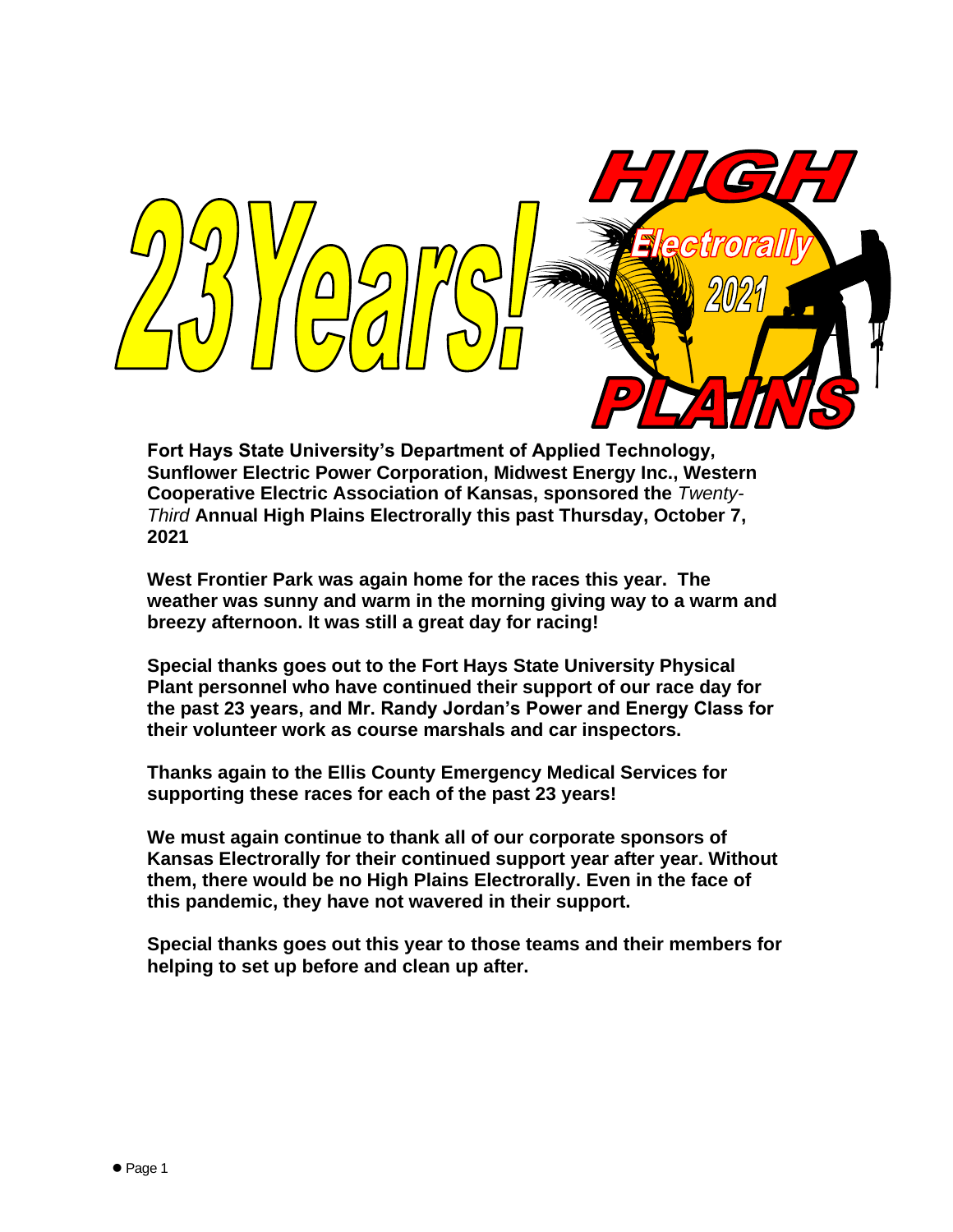## **Order of Finish for Heat One and Two**

G

9)

 $\boldsymbol{\Lambda}$ 

 $\mathbf{z}$ 

|       |                                          |             | le al III de la provincia del provincia del provincia del provincia del provincia del provincia del provincia |
|-------|------------------------------------------|-------------|---------------------------------------------------------------------------------------------------------------|
| Place | <b>School Name</b>                       | Car No.     | Laps                                                                                                          |
|       | <b>Heat One</b>                          |             |                                                                                                               |
|       | <b>Scott Community High School</b>       | 123X        | 67                                                                                                            |
|       | <b>Ellinwood High School</b>             | 356         | 65                                                                                                            |
|       | <b>Scott Community High School</b>       | <b>95X</b>  | 63                                                                                                            |
|       | <b>Scott Community High School</b>       | 23          | 60                                                                                                            |
|       | <b>Scott Community High School</b>       | 195         | 60                                                                                                            |
|       | <b>Dighton High School</b>               | 27x         | 52                                                                                                            |
|       | <b>Hays High School</b>                  | 220         | 47                                                                                                            |
|       | <b>Hays High School</b>                  | 320         | 46                                                                                                            |
|       | <b>Fort Hays State University</b>        | <b>500X</b> | 40                                                                                                            |
|       | <b>Fort Hays State University</b>        | 500         | 36                                                                                                            |
|       | <b>Campus High School</b>                | 219         | 19                                                                                                            |
|       | <b>Wheatland H.S. Thunderhawk Racing</b> | <b>284X</b> | 8                                                                                                             |
|       | <b>Wheatland H.S. Thunderhawk Racing</b> | 384         | 6                                                                                                             |
|       | <b>Campus High School</b>                | 119         | 3                                                                                                             |
|       | <b>Heat Two</b>                          |             |                                                                                                               |
|       | <b>Scott Community High School</b>       | 66          | 69                                                                                                            |
|       | <b>Scott Community High School</b>       | 441         | 67                                                                                                            |
|       | <b>Fort Hays State University</b>        | <b>500X</b> | 45                                                                                                            |
|       | <b>Hays High School</b>                  | 20          | 42                                                                                                            |
|       | <b>Scott Community High School</b>       | 44          | 39                                                                                                            |
|       | <b>Fort Hays State University</b>        | 500         | 39                                                                                                            |
|       | <b>Hays High School</b>                  | 120         | 30                                                                                                            |